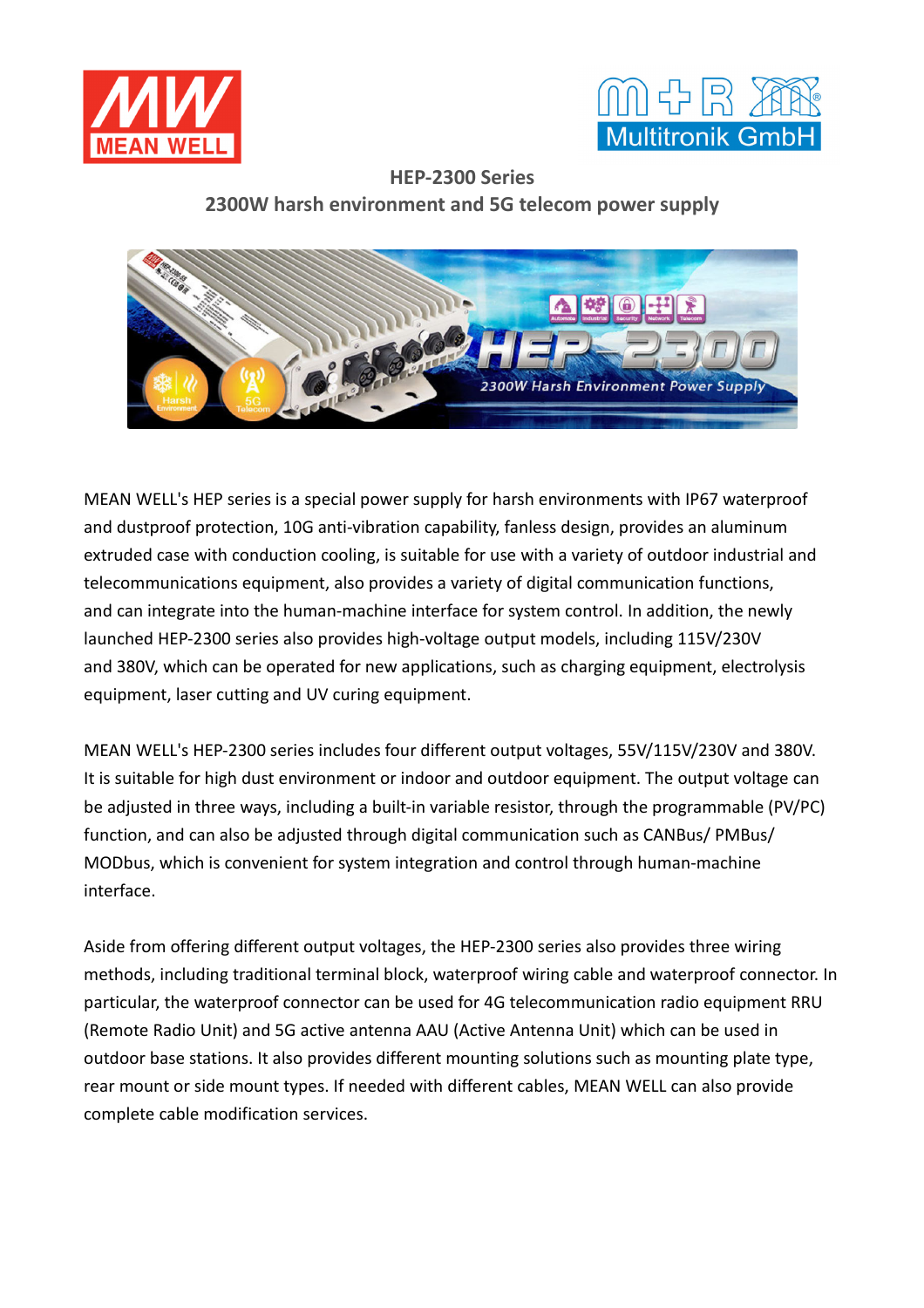



|                                     | <b>Terminal Block</b>                                                                                                                                                                                                                              | <b>Wiring Type (IP67)</b> | <b>Connector Type (IP66)</b> |
|-------------------------------------|----------------------------------------------------------------------------------------------------------------------------------------------------------------------------------------------------------------------------------------------------|---------------------------|------------------------------|
| <b>Wiring</b><br>connected<br>types | 通道書の<br><b><u>In the set of the set of the set of the set of the set of the set of the set of the set of the set of the set of the set of the set of the set of the set of the set of the set of the set of the set of the set of the set </u></b> |                           |                              |
|                                     | <b>Mounting plate</b>                                                                                                                                                                                                                              | <b>Rear Mount</b>         | <b>Side Mount</b>            |
| <b>Mounted</b><br>types             |                                                                                                                                                                                                                                                    |                           |                              |

Features:

- Harsh Environment and Telecom Power Supply (55V/ 115V/ 230V/ 380V)
- Full-potted for IP67/ IP66 and 10G anti-vibration
- Programmable output voltage and current
- 12V/ 0.5A auxiliary power available
- Digital interface: CANbus/ PMbus/ MODbus
- Multiple wiring methods: Terminal Block/ Wiring/ Waterproof connector
- Complies with OVC III isolation testing
- Complies with IEC62368-1/ 60335/ 61558 regulations